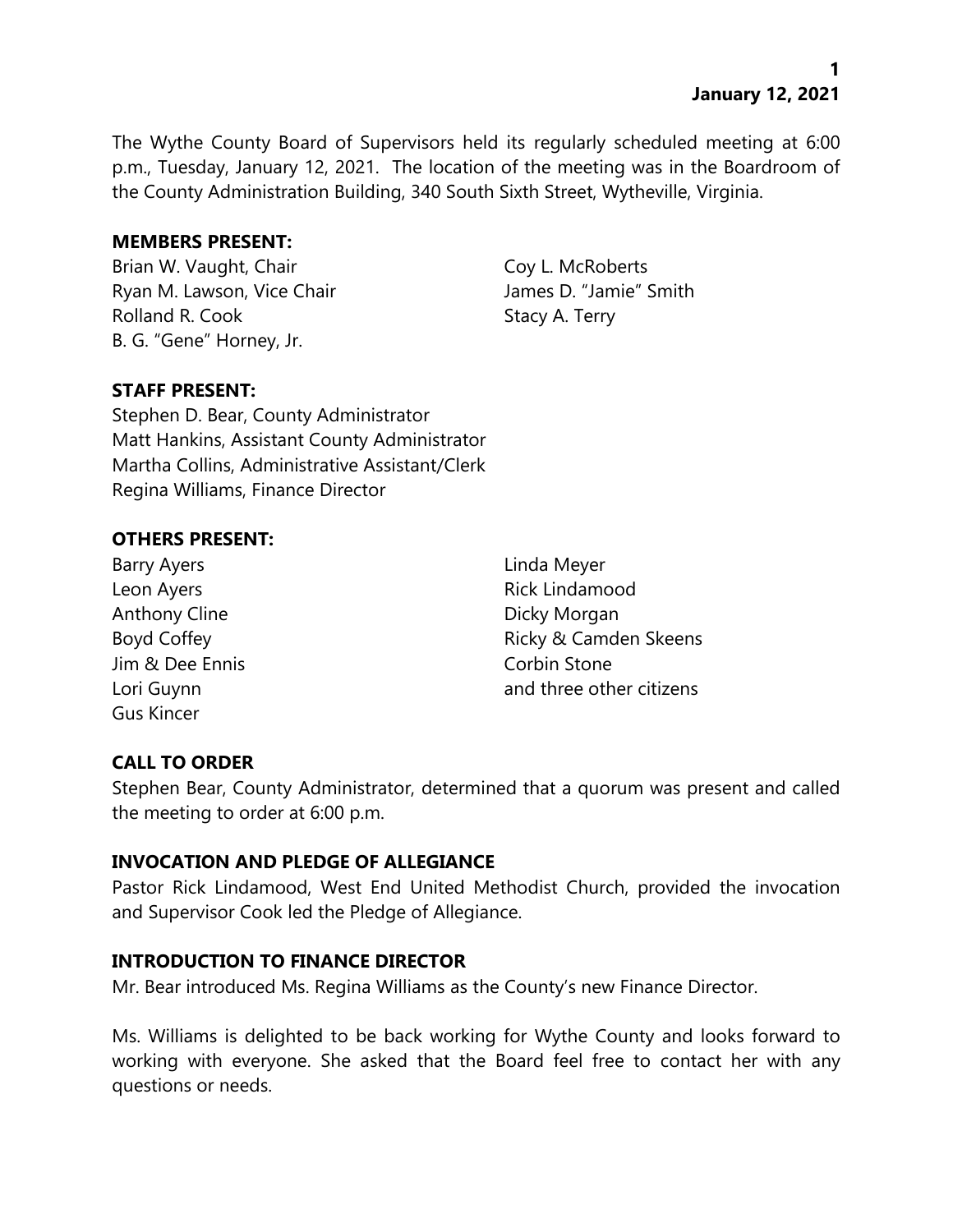## **ELECTION OF CHAIR FOR 2021**

Mr. Bear took a moment to thank both Chair Vaught and Vice Chair Lawson for their efforts this past year. He then opened the floor for nominations for the Wythe County Board of Supervisors Chair for calendar year 2021.

Supervisor Terry nominated Brian Vaught as Chair for 2021.

Supervisor Terry made a motion, seconded by Supervisor Smith, to elect Brian Vaught by proclamation as Chair for 2021.

The motion passed unanimously with Brian Vaught abstaining.

# **ELECTION OF VICE CHAIR FOR 2021**

Chair Vaught opened the floor for nominations for Vice Chair for calendar year 2021.

Supervisor Cook nominated Supervisor Ryan Lawson as Vice Chair for 2021.

Supervisor McRoberts made a motion, seconded by Supervisor Terry, to close the nomination and elect Ryan Lawson by proclamation as Vice Chair for 2021.

The motion passed unanimously with Ryan Lawson abstaining.

# **RULES OF PROCEDURE & MEETING CALENDAR FOR 2021**

Mr. Bear advised the Board of one change to the second November meeting date. A conflict was anticipated with the VACo Conference but that is no longer an issue. As such, the November meetings will be at their regularly scheduled date/time.

Chair Vaught asked if the Electronic Meeting Policy in the Rules of Procedure can be changed to allow for more than two electronic participations per year in light of the pandemic.

Mr. Bear suggested adopting the Rules of Procedure tonight and they can consider updating it later on.

Supervisor Terry made a motion, seconded by Supervisor Cook, to adopt the Rules of Procedure and Meeting Calendar for 2021 as presented.

The roll call vote was as follows: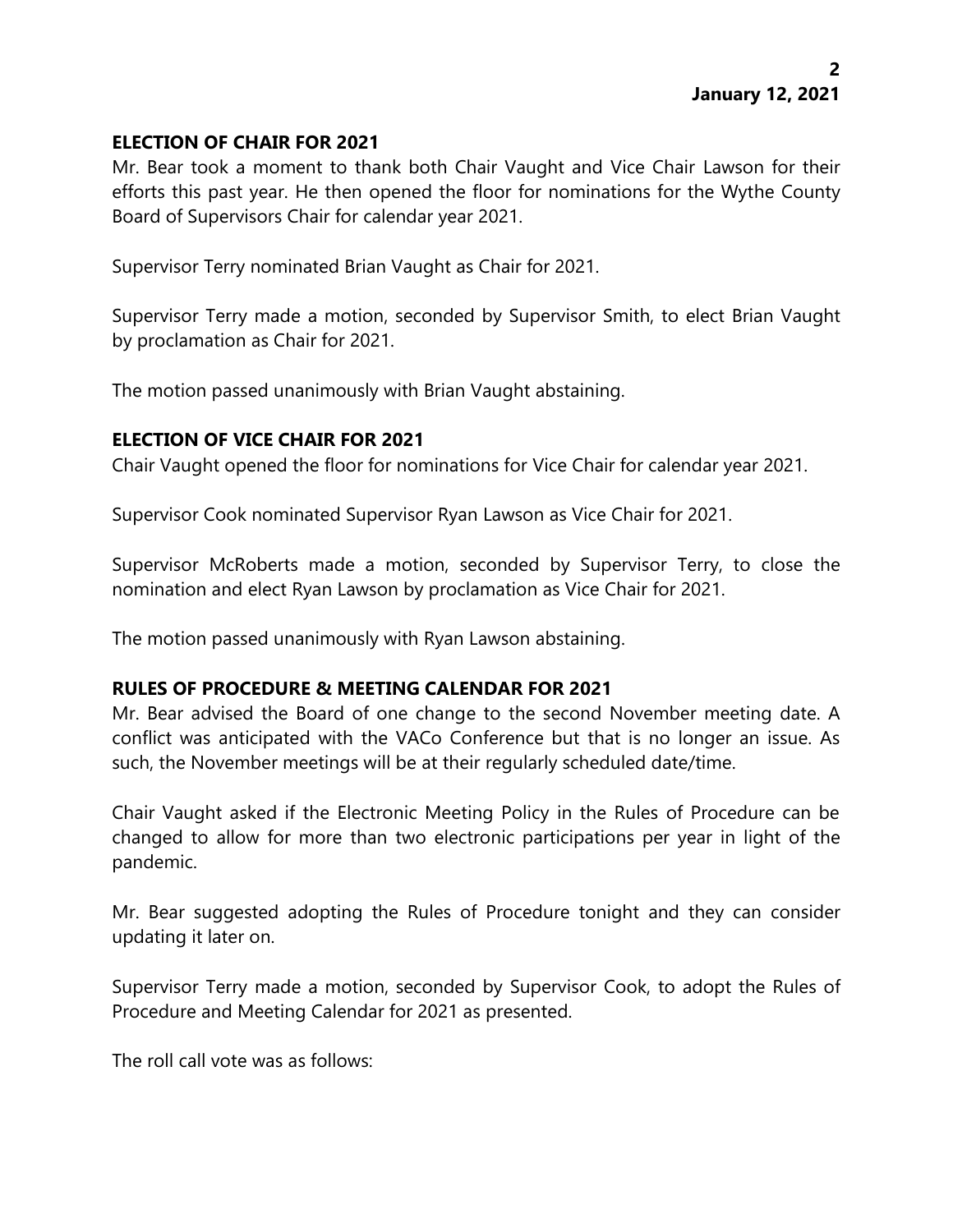AYES: Brian W. Vaught Coy L. McRoberts Ryan M. Lawson Stacy A. Terry James D. "Jamie" Smith

Rolland R. Cook B. G. "Gene" Horney, Jr.

NAYS: None

# **CITIZENS' TIME**

Chair Vaught inquired if anyone present wished to address the Board.

- 1. Redistricting Commission Ms. Linda Meyer appeared before the Board and stated "Good evening, gentlemen. I'd like to bring up the Redistricting Commission. Twelve hundred citizens applied for the eight slots. Sadly, all points, counties and land west of Charlottesville did not get an applicant approved for the Commission except for one person from Bristol, Virginia. It is disheartening to learn that 50% of the outlying State area will not be represented by citizens from our area and thus left without a voice in the selection of districts that we live in and that are part of the State. It's unfortunate that our voices will not be heard and I'm asking you guys to write a letter to the Redistricting Commission or any of our elected officials up there and tell them that we, in fact, need more representation on the redistricting committee. And if you could bring that up at a VACo meeting and so on to be fair; fair is fair, and we should have representation."
- 2. Freedom of Religion Day Ms. Linda Meyer continued "Also, January  $16<sup>th</sup>$  is Religious Freedom Day and I'm hoping that everybody here in Wythe County can do that."
- 3. First Amendment Sanctuary Ms. Linda Meyer added that "I had brought up the First Amendment Sanctuary resolution several weeks ago and right now with the state of affairs, it just seems right and proper for you guys to act on the First Amendment Sanctuary for Wythe County to secure our citizens, that they have the rights, that their rights are not unconstitutionally restricted and that everything is within limits of the Constitution and we can freely exercise our right to peaceably assemble, to freely engage in commerce for free movement of persons and any other individual liberty recognized as belonging to the people. So, we are having our First and Second Amendment rally this coming Sunday at the Rural King parking lot and you're all invited and you will see what kind of interest we have from the citizens at that time. And we are hoping that you will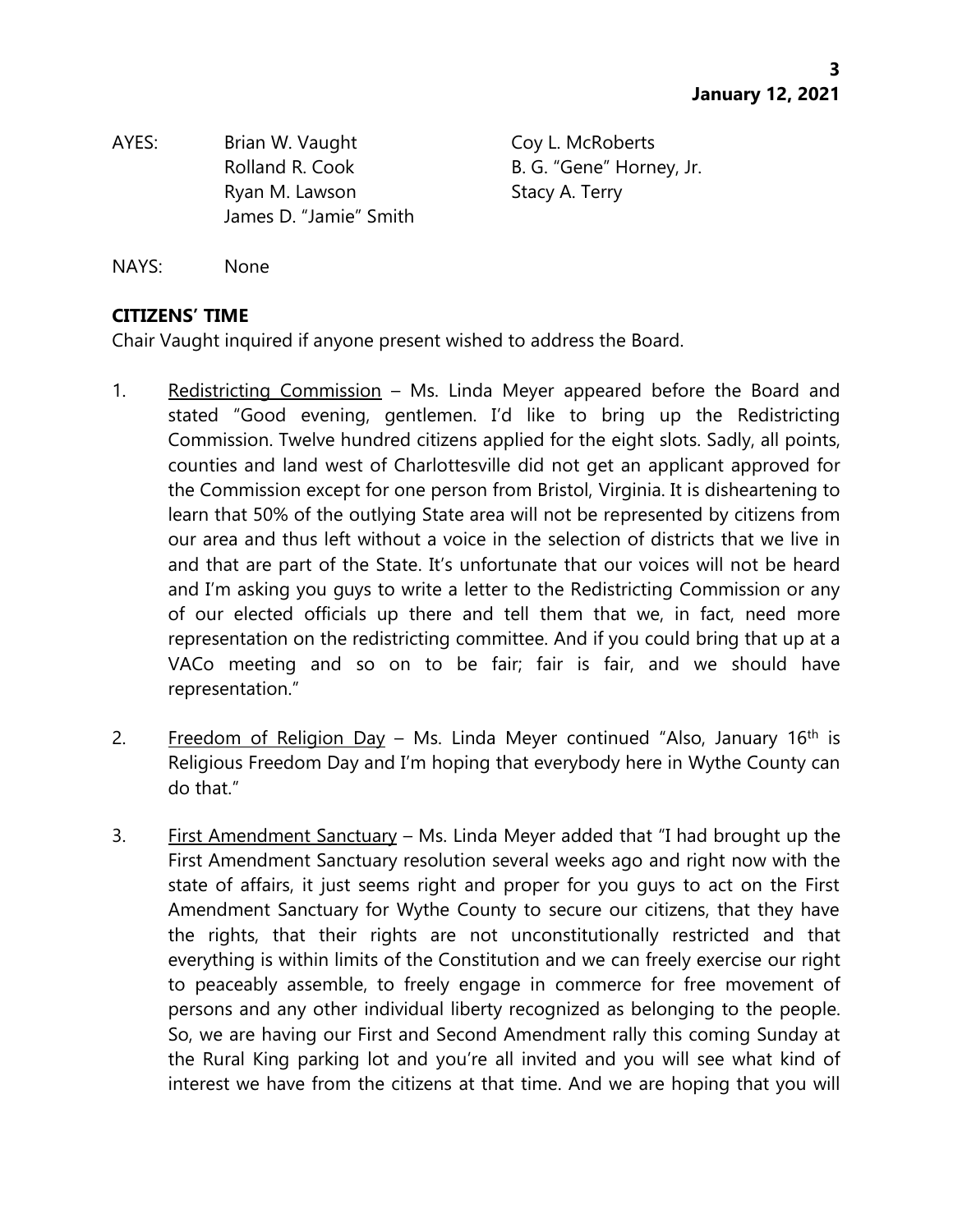get on the stick and get us a First Amendment Sanctuary resolution here for Wythe County. Thank you."

4. Cattle Issue – Mr. Boyd Coffey appeared before the Board and stated "I'm here for some of my neighbors down there where I'm at and we got a pretty bad cow problem. Some of y'all probably done heard about this. We're wanting somebody in this County to do something about it. Cattle is out every day and they tore their yards all to pieces. It's every day, and they're underfed and it aint the cows' fault. I don't know what you can do but somebody's got to do something. They've called the police. They've called Animal Control. I mean besides getting really ugly, it's coming to that. Y'all know whose cattle we're talking about?"

Chair Vaught replied that a few of them on the Board are aware of the issue and had planned to discuss it tonight.

5. Cattle Issue – Mr. Leon Ayers appeared before the Board and stated "I just wanted to say that … you put yourself in my position, you get up every morning and there's 75 cows in your yard. I mean it's every day. You can't keep them in. I mean, something needs to be done about it. I talked to Animal Control and they told me that I had to build a fence to keep his cows out. Now what's wrong with that?"

Chair Vaught believes that in 2008, the fencing rules changed allowing localities to have a fence-in ordinance. But without that ordinance, the grievance reverts back to State law which is fence-out. The Chair would like this issue referred to the County Attorney as it's becoming a regular occurrence at various locations.

Mr. Bear said he would work with Mr. Farthing to address the issue and he will also reach out to VDOT to see if there's a way for them to help enforce, assuming the cattle access State roads to get to others' properties.

Supervisor Smith suggested it's time to consider an ordinance to address this issue.

Supervisor Horney believes that if there's an existing fence, that both property owners are responsible for half of it.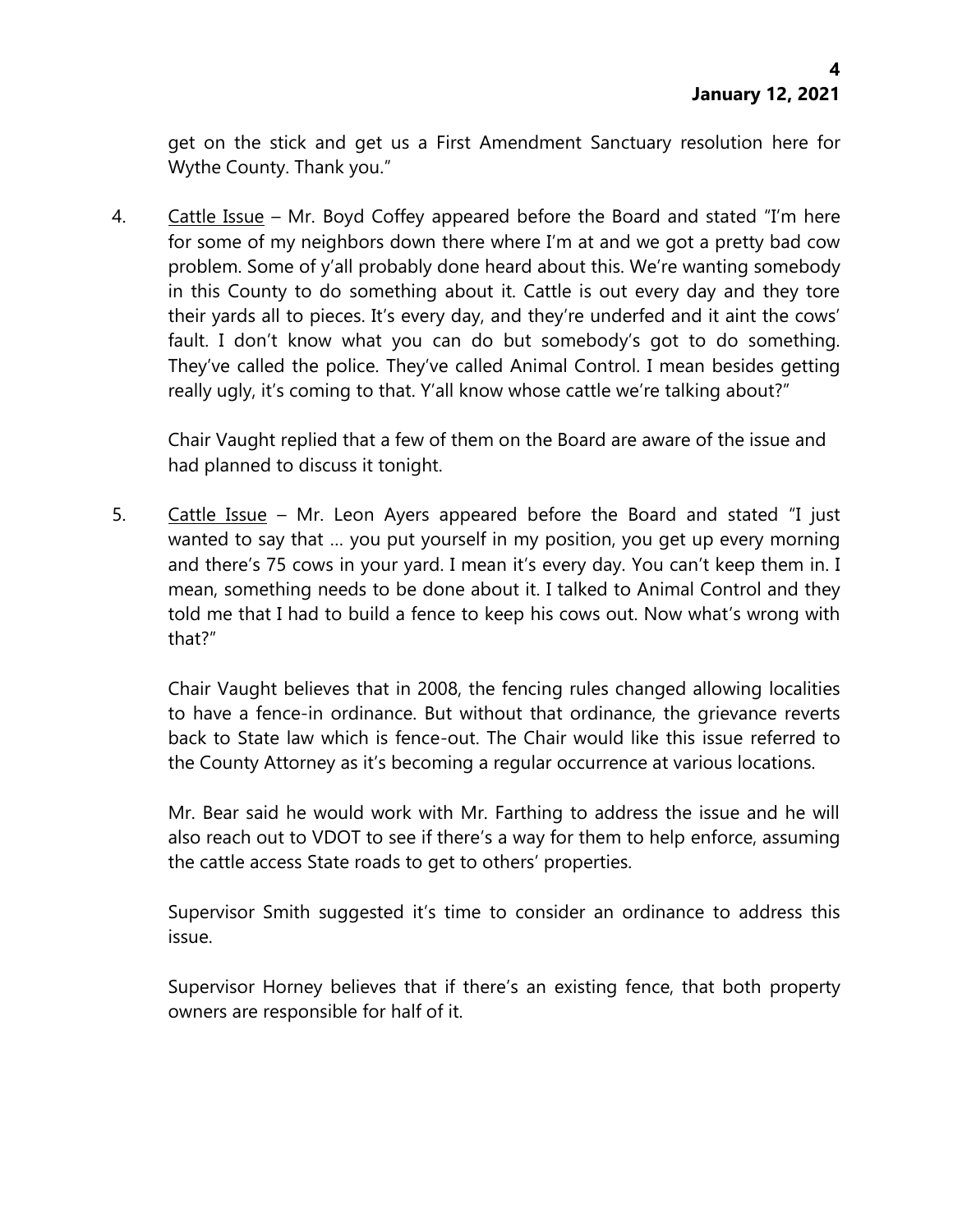Supervisor Smith added that if the cattle cross a road, then that's an issue where the owner of the livestock can be held accountable. He also believes there's a real issue if the cattle are not being properly nourished, as Mr. Coffey stated.

Mr. Coffey added "I bought the land that some of the cows was on and it took me seven months to get this guy to get them off my land after I … All he done is move them down there in front of his house, across the road from him where it's already open pasture. But last winter, I don't know if the County's involved or what, but somebody forced him to bury a bunch of dead cows down there on the land I bought. You can check to see but I think the County or somebody come down there and had to hire Rambo to bury a bunch of dead cows down there. That happened last year and I got a feeling the same thing's gonna come up again this year."

Chair Vaught responded that he would get with County Attorney for a solution and, if none, the Board will consider an ordinance.

With no one else wishing to address the Board, Chair Vaught closed Citizens' Time.

# **PAYMENT OF COUNTY INVOICES**

Vice Chair Lawson made a motion to pay the invoices for approval on January 12, 2021, for the various departments of County government. The invoices were paid on General Warrants 30108488-30108597 as follows:

| <b>EXPENDITURES BY DEPARTMENT</b> |
|-----------------------------------|
| <b>BOARD OF SUPERVISORS</b>       |
| <b>January 12, 2021</b>           |

| <b>CHECK #</b> | <b>ISSUE DATE</b> | <b>VENDOR</b>             | <b>AMOUNT</b> |
|----------------|-------------------|---------------------------|---------------|
| 30108488       | 12/30/2020        | <b>APPALACHIAN POWER</b>  | \$1,058.33    |
| 30108489       | 12/30/2020        | <b>ATMOS ENERGY</b>       | 58.64         |
| 30108490       | 12/30/2020        | <b>BUSINESS CARD</b>      | 3,153.21      |
| 30108491       | 12/30/2020        | <b>CDW GOVERNMENT INC</b> | 234.38        |
| 30108492       | 12/30/2020        | <b>CDW GOVERNMENT INC</b> | 1,063.52      |
| 30108493       | 12/30/2020        | <b>CENTURYLINK</b>        | 49.99         |
| 30108494       | 12/30/2020        | <b>CENTURYLINK</b>        | 52.76         |
| 30108495       | 12/30/2020        | <b>CENTURYLINK</b>        | 64.44         |
| 30108496       | 12/30/2020        | <b>CENTURYLINK</b>        | 93.97         |
| 30108497       | 12/30/2020        | <b>CENTURYLINK</b>        | 123.15        |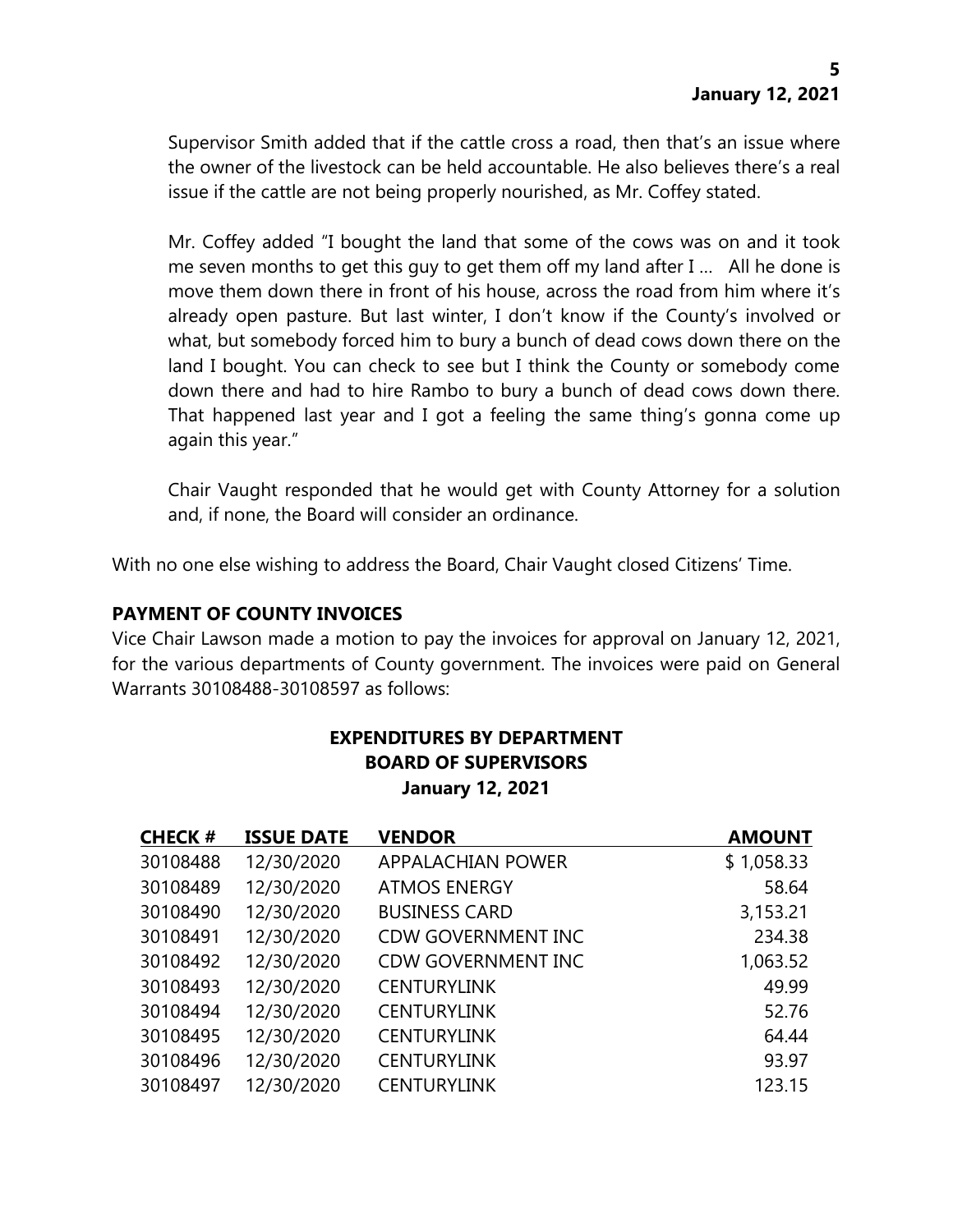| 30108498 | 12/30/2020 | <b>CENTURYLINK</b>               | 145.66    |
|----------|------------|----------------------------------|-----------|
| 30108499 | 12/30/2020 | <b>CENTURYLINK</b>               | 300.09    |
| 30108500 | 12/30/2020 | <b>CENTURYLINK</b>               | 486.92    |
| 30108501 | 12/30/2020 | <b>CENTURYLINK</b>               | 3,548.05  |
| 30108502 | 12/30/2020 | <b>DALY COMPUTERS</b>            | 5,080.00  |
| 30108503 | 12/30/2020 | <b>HALEY BUICK GMC AIRPORT</b>   | 28,716.18 |
| 30108504 | 12/30/2020 | <b>HIGHLANDS GLASS COMPANY</b>   | 1,384.69  |
| 30108505 | 12/30/2020 | <b>KRANOS CORPORATION</b>        | 3,523.00  |
| 30108506 | 12/30/2020 | <b>MCI COMM SERVICE</b>          | 41.78     |
| 30108507 | 12/30/2020 | MCI COMM SERVICE                 | 76.34     |
| 30108508 | 12/30/2020 | <b>MCI COMM SERVICE</b>          | 652.39    |
| 30108509 | 12/30/2020 | <b>JOAN B SMITH</b>              | 54.21     |
| 30108510 | 12/30/2020 | KENNETH N BEASLEY SR.            | 132.21    |
| 30108511 | 12/30/2020 | SAMMA FOOD MART #3               | 6.79      |
| 30108512 | 12/30/2020 | PITNEY BOWES                     | 274.65    |
| 30108513 | 12/30/2020 | SOUTHWESTERN VA GAS SERVI        | 721.24    |
| 30108514 | 12/30/2020 | <b>TOWN OF WYTHEVILLE</b>        | 6,750.42  |
| 30108515 | 12/30/2020 | <b>VACORP</b>                    | 46,204.50 |
| 30108516 | 12/30/2020 | <b>VERIZON WIRELESS</b>          | 120.13    |
| 30108517 | 12/30/2020 | <b>VITA</b>                      | 234.93    |
| 30108518 | 12/30/2020 | <b>WAMPLER EANES APPRAISAL G</b> | 9,146.25  |
| 30108519 | 12/30/2020 | WYTHE CO DEPT OF SOCIAL S        | 2,175.52  |
| 30108520 | 12/30/2020 | WYTHE CO WATER & WASTEWAT        | 319.25    |
| 30108521 | 12/30/2020 | <b>WYTHE-GRAYSON REGIONAL LI</b> | 1,553.16  |
| 30108522 | 12/30/2020 | <b>XEROX</b>                     | 26.35     |

# **TOTAL EXPENDITURES 12/30/2020 \$117,627.10**

| <b>CHECK#</b> | <b>ISSUE DATE</b> | <b>VENDOR</b>                    | <b>AMOUNT</b>   |
|---------------|-------------------|----------------------------------|-----------------|
| 30108523      | 01/12/2021        | <b>AMAZON</b>                    | 25,452.63<br>\$ |
| 30108524      | 01/12/2021        | AMERICAN MINE RESEARCH IN        | 7,392.00        |
| 30108525      | 01/12/2021        | <b>APEX SOFTWARE</b>             | 150.00          |
| 30108526      | 01/12/2021        | APPALACHIAN POWER                | 1,317.47        |
| 30108527      | 01/12/2021        | <b>BLUE RIDGE ANALYTICAL, LL</b> | 1,265.00        |
| 30108528      | 01/12/2021        | <b>BUSINESS CARD</b>             | 36.96           |
| 30108529      | 01/12/2021        | <b>BUSINESS CARD</b>             | 918.15          |
| 30108530      | 01/12/2021        | <b>BUSINESS CARD</b>             | 1,386.82        |
| 30108531      | 01/12/2021        | <b>BUSINESS CARD</b>             | 1,942.74        |
| 30108532      | 01/12/2021        | <b>BUSINESS INFORMATION SYST</b> | 39.61           |
| 30108533      | 01/12/2021        | <b>CARILION HEALTHCARE CORP</b>  | 183.00          |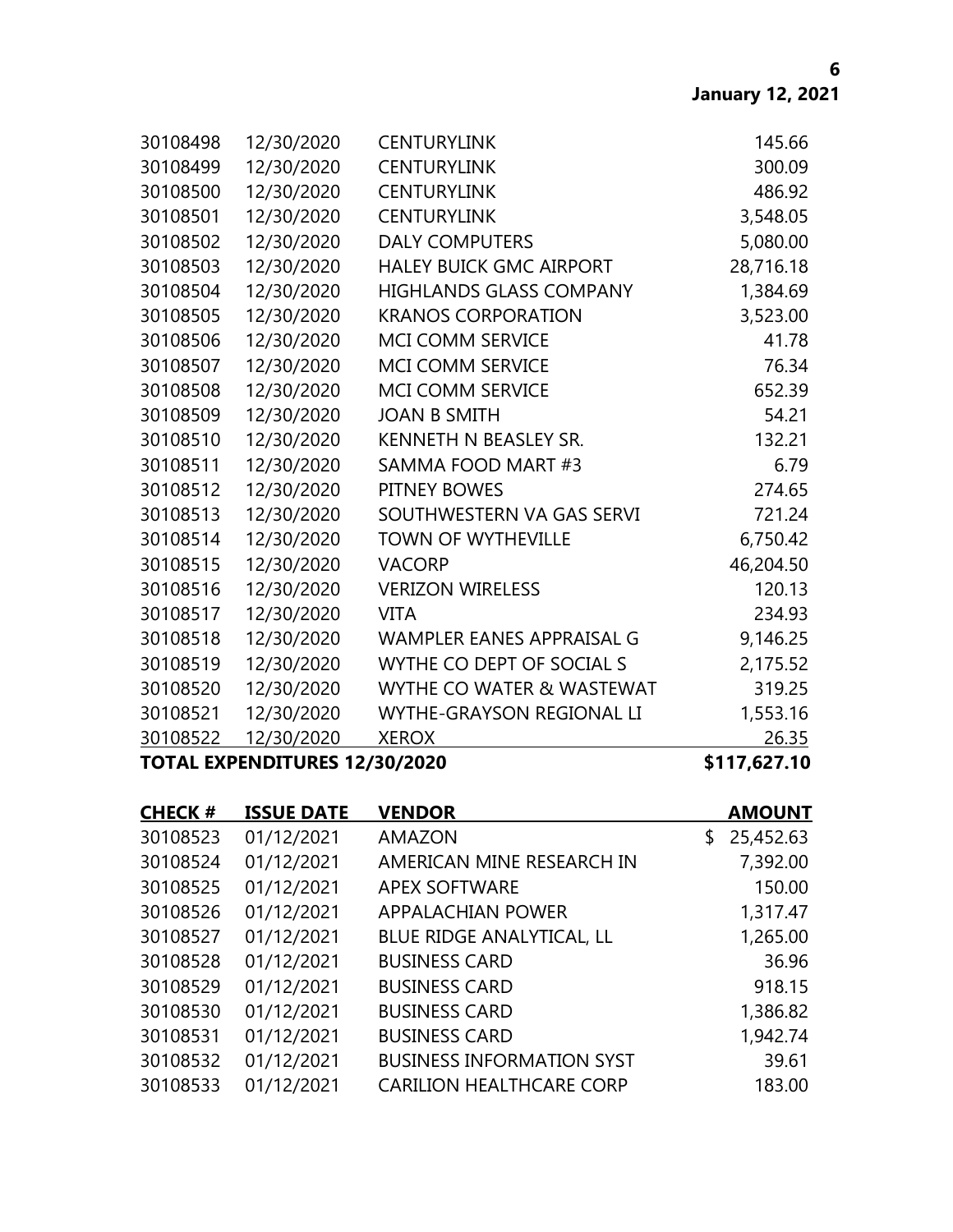| 30108534 | 01/12/2021 | <b>CARTER MACHINERY CO INC</b>      | 2,231.70   |
|----------|------------|-------------------------------------|------------|
| 30108535 | 01/12/2021 | <b>CDW GOVERNMENT INC</b>           | 266.05     |
| 30108536 | 01/12/2021 | <b>CENTURYLINK</b>                  | 4,960.50   |
| 30108537 | 01/12/2021 | <b>COM TEC</b>                      | 5,250.00   |
| 30108538 | 01/12/2021 | <b>CREATIVE GLASS INC</b>           | 7,345.84   |
| 30108539 | 01/12/2021 | DEPT OF MOTOR VEHICLES              | 3,100.00   |
| 30108540 | 01/12/2021 | <b>DIRECT DODGE</b>                 | 156,882.00 |
| 30108541 | 01/12/2021 | DOMINION OF BEDFORD, INC            | 23,322.00  |
| 30108542 | 01/12/2021 | <b>FAMILY RESOURCE CENTER</b>       | 2,812.00   |
| 30108543 | 01/12/2021 | <b>FERGUSON ENTERPRISES #5</b>      | 377.88     |
| 30108544 | 01/12/2021 | FIRE RESCUE AND TACTICAL            | 265.96     |
| 30108545 | 01/12/2021 | FIRST DUE GEAR LLC                  | 572.00     |
| 30108546 | 01/12/2021 | FN WHOLESALE LIGHTING & S           | 640.80     |
| 30108547 | 01/12/2021 | <b>GALLS</b>                        | 29.74      |
| 30108548 | 01/12/2021 | <b>GENUINE PARTS COMPANY</b>        | 68.93      |
| 30108549 | 01/12/2021 | HORNEY, B GENE JR                   | 108.68     |
| 30108550 | 01/12/2021 | <b>IVANHOE FIRE DEPT</b>            | 3,647.43   |
| 30108551 | 01/12/2021 | <b>JASON'S AUTO SERVICE</b>         | 128.99     |
| 30108552 | 01/12/2021 | JOINT IDA OF WYTHE COUNTY           | 69,118.00  |
| 30108553 | 01/12/2021 | JOINT PUBLIC SERVICE AUTH           | 44,129.68  |
| 30108554 | 01/12/2021 | KING'S TIRE SERVICE INC             | 507.04     |
| 30108555 | 01/12/2021 | <b>KING-MOORE INC</b>               | 1,417.00   |
| 30108556 | 01/12/2021 | LACY, CAMPBELL & MUNIQUE            | 480.00     |
| 30108557 | 01/12/2021 | MUNICIPAL EMERGENCY SERVI           | 101.00     |
| 30108558 | 01/12/2021 | LEXISNEXIS                          | 724.00     |
| 30108559 | 01/12/2021 | LOWE'S                              | 2,112.92   |
| 30108560 | 01/12/2021 | <b>MANSFIELD OIL CO</b>             | 9,205.47   |
| 30108561 | 01/12/2021 | <b>MCROBERTS, COY L</b>             | 128.80     |
| 30108562 | 01/12/2021 | <b>MEREDITH'S GARAGE</b>            | 43.00      |
| 30108563 | 01/12/2021 | MEREDITH, DAVID M                   | 152.64     |
| 30108564 | 01/12/2021 | QUADIENT FINANCE USA, INC           | 982.30     |
| 30108565 | 01/12/2021 | <b>NEW RIVER-HIGHLANDS RC&amp;D</b> | 250.00     |
| 30108566 | 01/12/2021 | PARTNERSHIP SCREENING INT           | 14.40      |
| 30108567 | 01/12/2021 | <b>R&amp;R ENTERPRISES INC</b>      | 950.00     |
| 30108568 | 01/12/2021 | <b>RENTAL HUB INC</b>               | 8.07       |
| 30108569 | 01/12/2021 | RURAL DEVELOPMENT                   | 2,282.00   |
| 30108570 | 01/12/2021 | RURAL DEVELOPMENT                   | 2,514.00   |
| 30108571 | 01/12/2021 | RURAL DEVELOPMENT                   | 11,572.00  |
| 30108572 | 01/12/2021 | RURAL RETREAT AUTO PARTS            | 16.97      |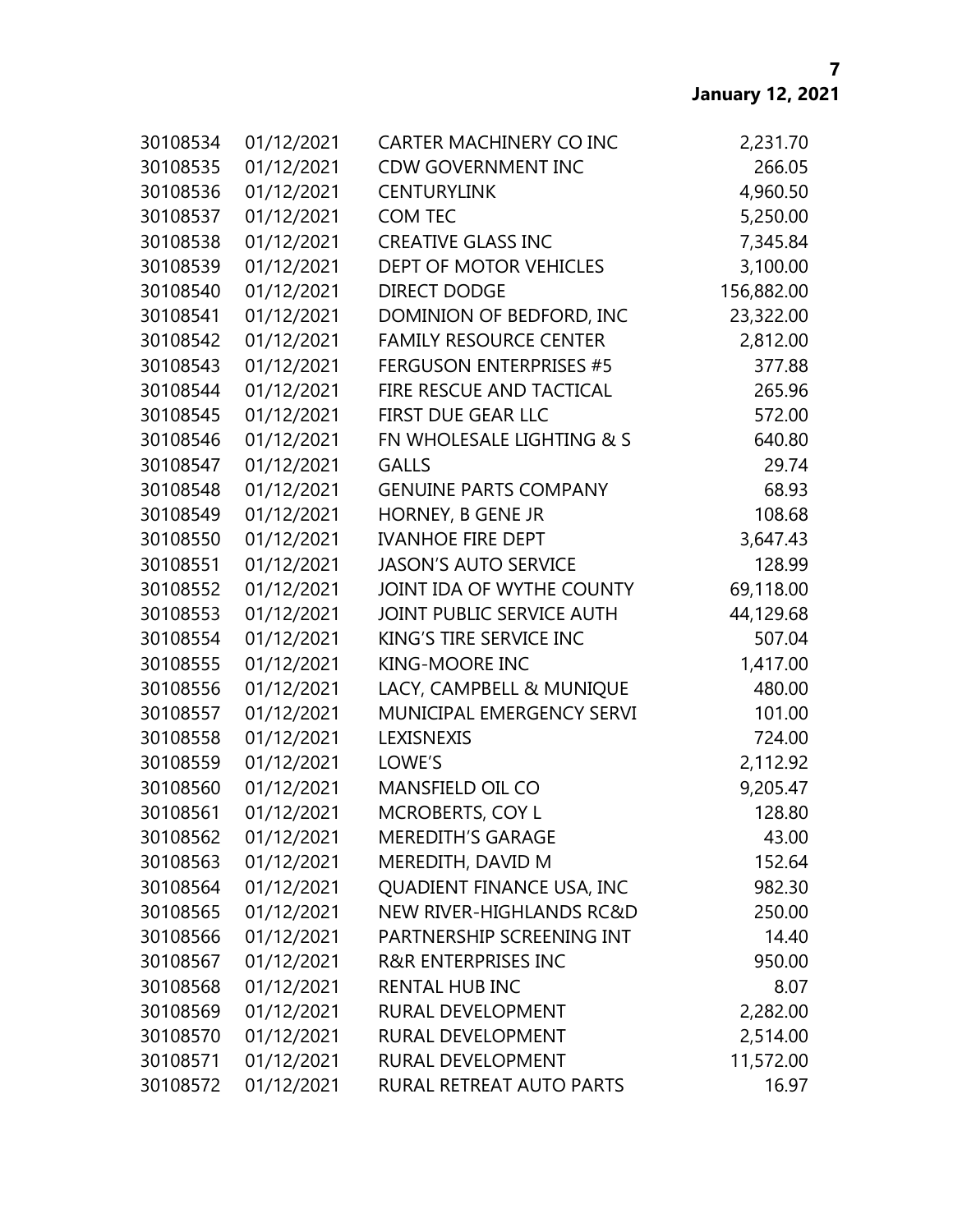| 30108573 | 01/12/2021                      | <b>SEGRA</b>                         | 31.25        |
|----------|---------------------------------|--------------------------------------|--------------|
| 30108574 | 01/12/2021                      | SMITH, JAMIE                         | 28.64        |
| 30108575 | 01/12/2021                      | SMYTH WYTHE AIRPORT COMMI            | 13,430.00    |
| 30108576 | 01/12/2021                      | SOUTHWEST SOILS INC                  | 1,025.00     |
| 30108577 | 01/12/2021                      | SOUTHWEST VIRGINIA EMS CO            | 1,750.00     |
| 30108578 | 01/12/2021                      | STRYKER SALES CORPORATION            | 4,579.20     |
| 30108579 | 01/12/2021                      | <b>SUNTRUST</b>                      | 73,763.84    |
| 30108580 | 01/12/2021                      | <b>TESSCO INC</b>                    | 409.15       |
| 30108581 | 01/12/2021                      | <b>THOMPSON TIRE</b>                 | 1,903.24     |
| 30108582 | 01/12/2021                      | <b>TOWN OF WYTHEVILLE</b>            | 1,455.06     |
| 30108583 | 01/12/2021                      | <b>TRANSUNION RISK &amp; ALTERNA</b> | 50.00        |
| 30108584 | 01/12/2021                      | <b>TWO WAY RADIO</b>                 | 19.00        |
| 30108585 | 01/12/2021                      | <b>US CELLULAR</b>                   | 1,182.72     |
| 30108586 | 01/12/2021                      | <b>V&amp;M RECYCLING</b>             | 68,085.52    |
| 30108587 | 01/12/2021                      | <b>VACORP</b>                        | 33,894.00    |
| 30108588 | 01/12/2021                      | VAUGHT, BRIAN W                      | 300.16       |
| 30108589 | 01/12/2021                      | <b>VIRGINIA BUSINESS SYST</b>        | 421.11       |
| 30108590 | 01/12/2021                      | <b>VIRGINIA BUSINESS SYST</b>        | 99.38        |
| 30108591 | 01/12/2021                      | <b>VITA</b>                          | 145.26       |
| 30108592 | 01/12/2021                      | <b>VITA</b>                          | 180.62       |
| 30108593 | 01/12/2021                      | WAMPLER EANES APPRAISAL G            | 6,707.25     |
| 30108594 | 01/12/2021                      | WYTHE CO HEALTH DEPT                 | 91,541.50    |
| 30108595 | 01/12/2021                      | <b>WYTHE TIRE AND MUFFLER</b>        | 40.00        |
| 30108596 | 01/12/2021                      | WYTHE-GRAYSON REGIONAL LI            | 81,113.75    |
| 30108597 | 01/12/2021                      | <b>WYTHEVILLE OFFICE SUPPLY</b>      | 1,351.39     |
|          | TATAL EVBENDITURES A4 149 19094 |                                      | * 703 344 34 |

# **TOTAL EXPENDITURES 01/12/2021 \$782,311.21**

# **TOTAL EXPENDITURES APPROVED 01/12/2021 \$899,938.31**

Supervisor Horney seconded the motion and the roll call vote was as follows:

AYES: Brian W. Vaught Coy L. McRoberts Rolland R. Cook B. G. "Gene" Horney, Jr. Ryan M. Lawson Stacy A. Terry James D. "Jamie" Smith

NAYS: None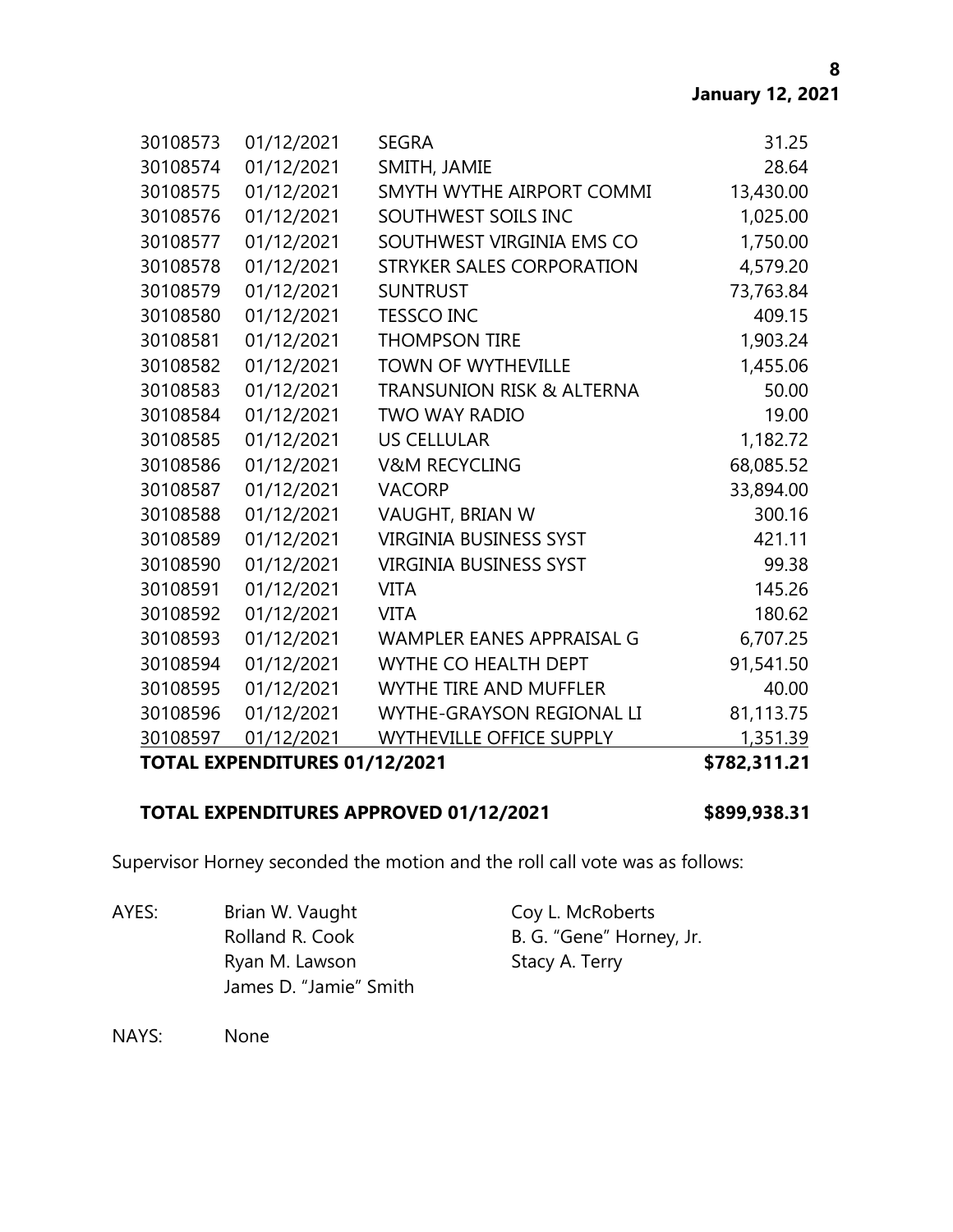## **MINUTES OF PREVIOUS MEETING**

The Board was presented with the December 22, 2020 minutes for approval.

Supervisor McRoberts made a motion, seconded by Supervisor Smith, to approve the December 22, 2020 minutes as presented.

The roll call vote on the motion was as follows:

| Brian W. Vaught        | Coy L. McRoberts         |
|------------------------|--------------------------|
| Rolland R. Cook        | B. G. "Gene" Horney, Jr. |
| Ryan M. Lawson         | Stacy A. Terry           |
| James D. "Jamie" Smith |                          |
|                        |                          |

NAYS: None

## **AUDIT REPORT, CORBIN STONE**

Mr. Corbin Stone of Robinson, Farmer, Cox Associates ("RFC"), appeared before the Board to present an overview of the FY20 Audit Report.

Wythe County received an unqualified opinion which means RFC feels the financial statements are materially correct. Mr. Stone feels the County is in pretty good shape, financially, especially in light of COVID when many other institutions are struggling.

A couple areas of improvement were noted but nothing crucial or uncommon. Some journal entries were recommended, and issues with internal controls were also noted.

Unrestricted Funds in the General Fund are \$38M at the end of the fiscal year (June 30, 2020). At the end of FY19, the balance was \$39M. Mr. Stone said that this is the highest it's been over the past 10 years.

Long Term Obligations (pensions, bonds, etc.) is at \$53M.

Enterprise Fund (Water and Sewer) was just under \$25M.

School Board Long Term Obligations came in at \$44M.

The total Long-Term Obligations is \$123M.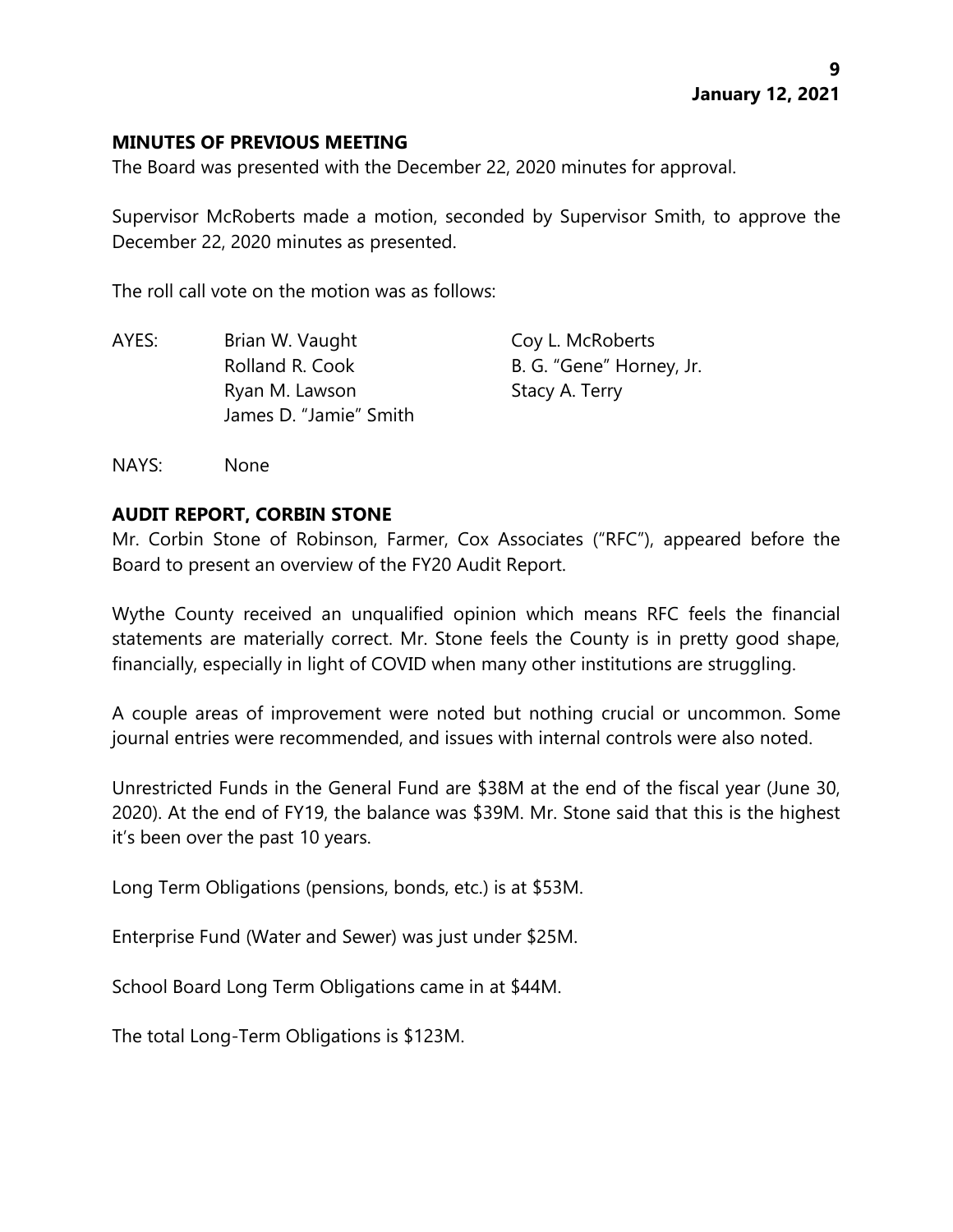The per capita basis is \$4,326 which is under the State average of \$5,814. In addition, the County's long-term liabilities are not as high as the average county in Virginia.

Mr. Stone added that the Water/Sewer Funds net position dropped to just under \$30M which has remained fairly stable since 2013.

Regarding revenue, Mr. Stone reported that general property taxes have grown well (going back to 2007) which helps make up for other local taxes that remain flat (sales tax, meals, lodging, etc.).

State Aid has not moved much since 2007; however, Mr. Stone said we can expect to see an increase next year in Federal Aid due to the CARES Act. Post-COVID, the Federal Aid will decrease.

Public Service Corporation Assessment has grown considerably (railroads, power companies, telecommunications, etc.).

State Aid to the School Fund spiked in 2009 then dropped after the recession. Mr. Stone said that we're just now getting back to 2009 levels (statewide). Federal Aid to the schools is still lagging behind 2007 levels.

No major recommendations on the audit are warranted; however, they do recommend allowing County Administrator to move appropriations between departments to allow for end-of-year purchases (received in one fiscal year but paid for in the next).

Mr. Stone commented that the County staff did a "wonderful job" to provide all the information necessary to complete this audit, most of which had to be provided electronically due to the pandemic. His firm was able to complete the audit early due, in part, to County staff responsiveness to document requests.

New accounting standards will be implemented in a few years as COVID delayed the implementation of those standards now.

Chair Vaught asked about unrestricted funds and if the decrease is typical with other localities?

Mr. Stone replied that he has seen significant drops from other localities.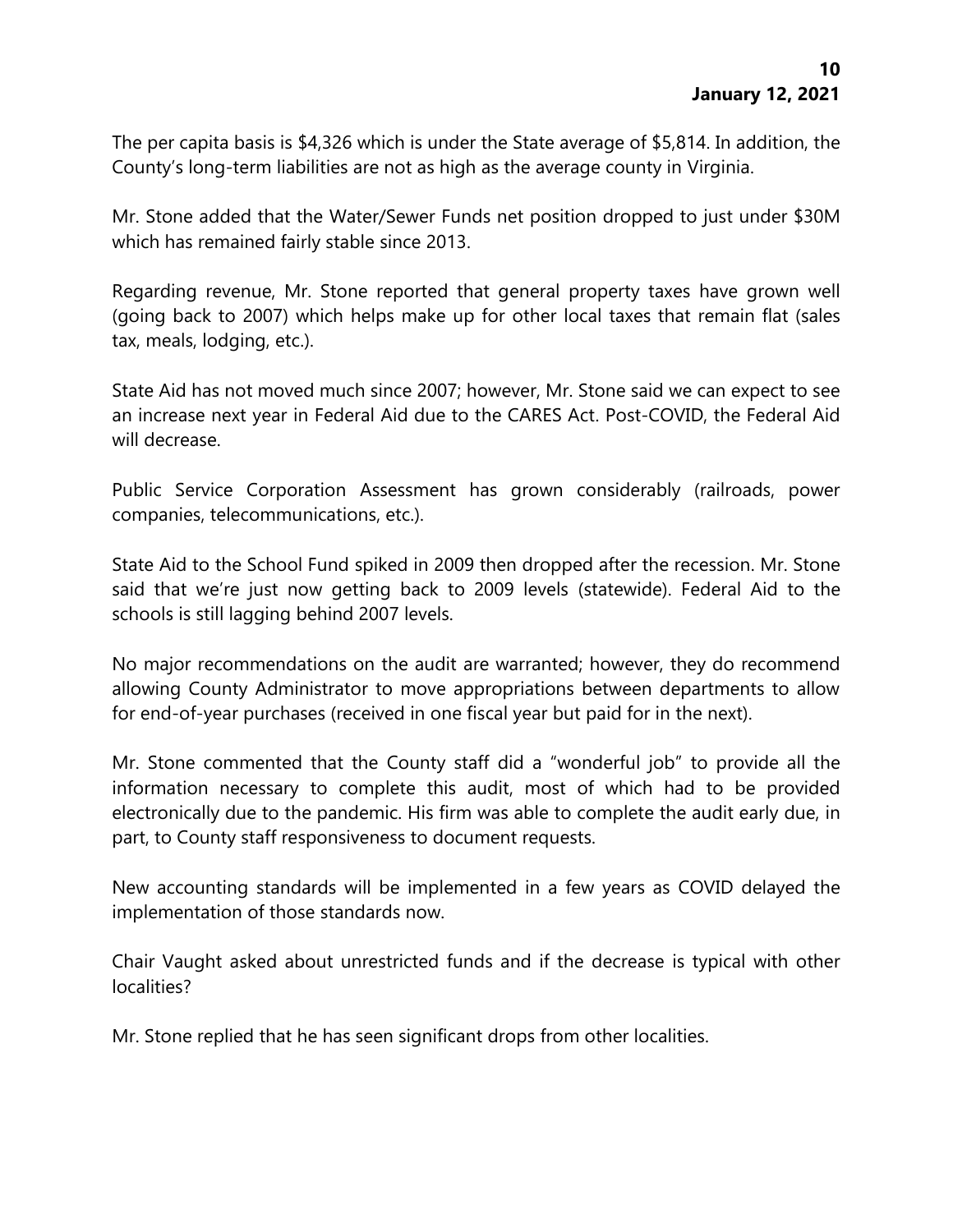## **APPOINTMENTS**

Hearing no objection from any Board member, Chair Vaught made the following appointments:

- 1. Budget Committee Chair Vaught reappointed Supervisor Smith, Supervisor Terry and himself to the Budget Committee for 2021.
- 2. Building and Grounds Committee Chair Vaught reappointed Supervisor McRoberts, Supervisor Cook and himself to the Building and Grounds Committee for 2021.
- 3. Economic Development Committee Chair Vaught reappointed Supervisor Terry, Supervisor Smith and Supervisor Cook to the Economic Development Committee for 2021.
- 4. Fire and Rescue Committee Chair Vaught reappointed Vice Chair Lawson, Supervisor McRoberts and Supervisor Terry to the Fire and Rescue Committee for 2021.
- 5. Liaison Clerk of the Circuit Court Chair Vaught reappointed Supervisor Terry to serve as Clerk of the Circuit Court Liaison for 2021.
- 6. Liaison Commissioner of the Revenue Chair Vaught reappointed Vice Chair Lawson to serve as Commissioner of the Revenue Liaison for 2021.
- 7. Liaison Commonwealth Attorney Chair Vaught reappointed himself to serve as Commonwealth Attorney Liaison for 2021.
- 8. Liaison Commissioner of the Revenue Chair Vaught reappointed Vice Chair Lawson to serve as Commissioner of the Revenue Liaison for 2021.
- 9. Liaison Planning Commission Chair Vaught reappointed Vice Chair Lawson to serve as Planning Commission Liaison for 2021.
- 10. Liaison Recreation Commission Chair Vaught reappointed Supervisor Smith to serve as Recreation Commission Liaison for 2021.
- 11. Liaison School Board Chair Vaught reappointed Supervisor Smith to serve as School Board Liaison for 2021.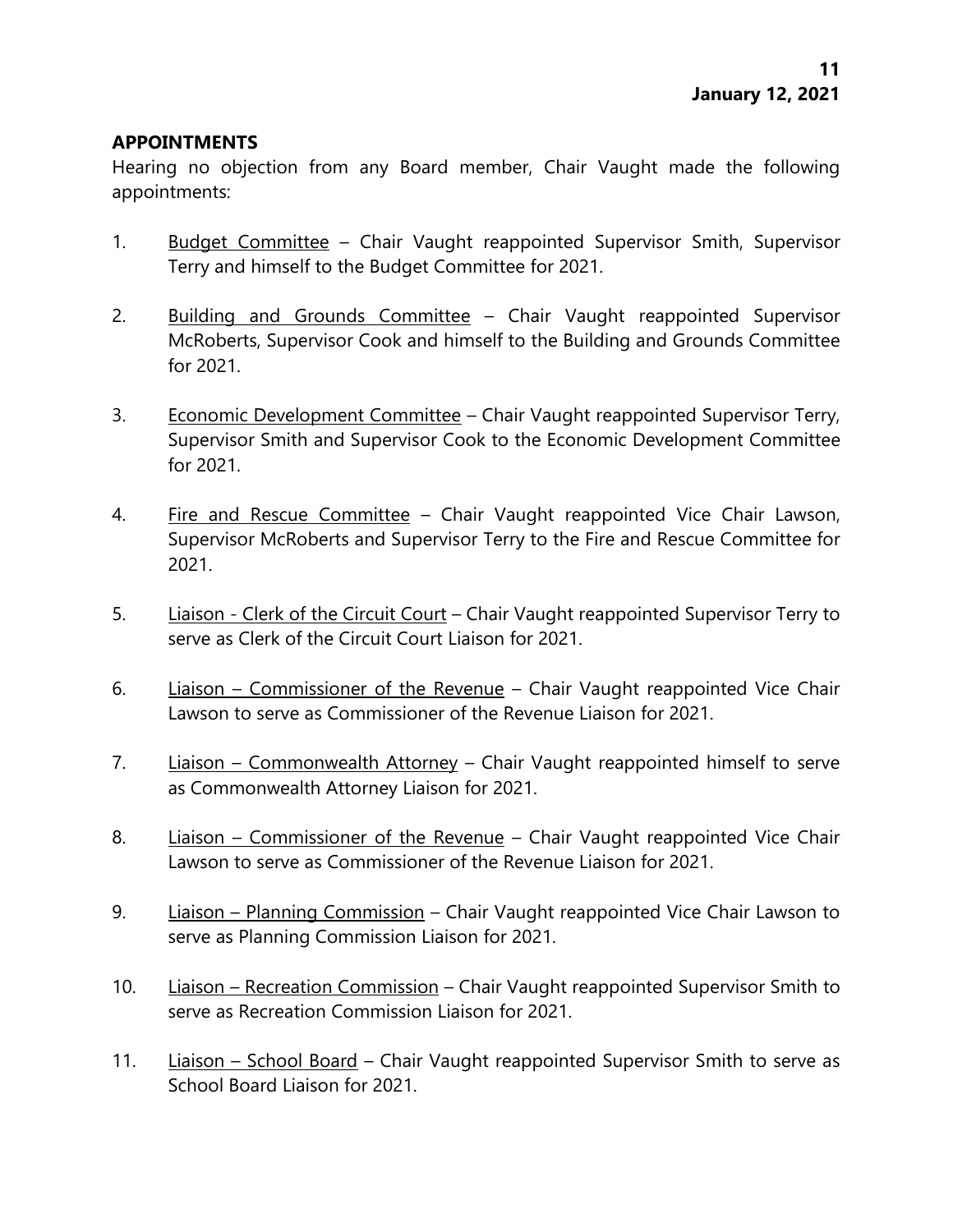- 12. Liaison Sheriff Chair Vaught reappointed Supervisor Smith to serve as Sheriff Liaison for 2021.
- 13. Liaison Treasurer Chair Vaught reappointed Supervisor McRoberts to serve as Treasurer Liaison for 2021.
- 14. Personnel Committee Chair Vaught reappointed Vice Chair Lawson, Supervisor Smith and Supervisor Cook to the Personnel Committee for 2021.
- 15. Town/County Committee Rural Retreat Chair Vaught reappointed himself and Supervisor Horney to the Rural Retreat Town/County Committee for 2021.
- 16. Town/County Committee Wytheville Chair Vaught reappointed Vice Chair Lawson and Supervisor Cook to the Wytheville Town/County Committee for 2021.
- 17. Water and Wastewater Committee Chair Vaught reappointed Supervisor Horney, Supervisor McRoberts and Supervisor Cook to the Water and Wastewater Committee for 2021.

Regarding all other Board appointments, motions were made and passed unanimously on the following:

- 1. Chief Local Elected Official Board NR/MR Workforce Investment Board Supervisor Smith made a motion, seconded by Vice Chair Lawson, to reappoint Chair Vaught to the Chief Local Elected Official Board.
- 2. District III Governmental Cooperative Supervisor Smith made a motion, seconded by Vice Chair Lawson, to reappoint Chair Vaught to District III Governmental Cooperative.
- 3. District III Governmental Cooperative Alternate Supervisor Smith made a motion, seconded by Vice Chair Lawson, to reappoint Supervisor Cook to serve as District III Governmental Cooperative Alternate.
- 4. Insurance Committee Supervisor Smith made a motion, seconded by Vice Chair Lawson, to reappoint all Insurance Committee members.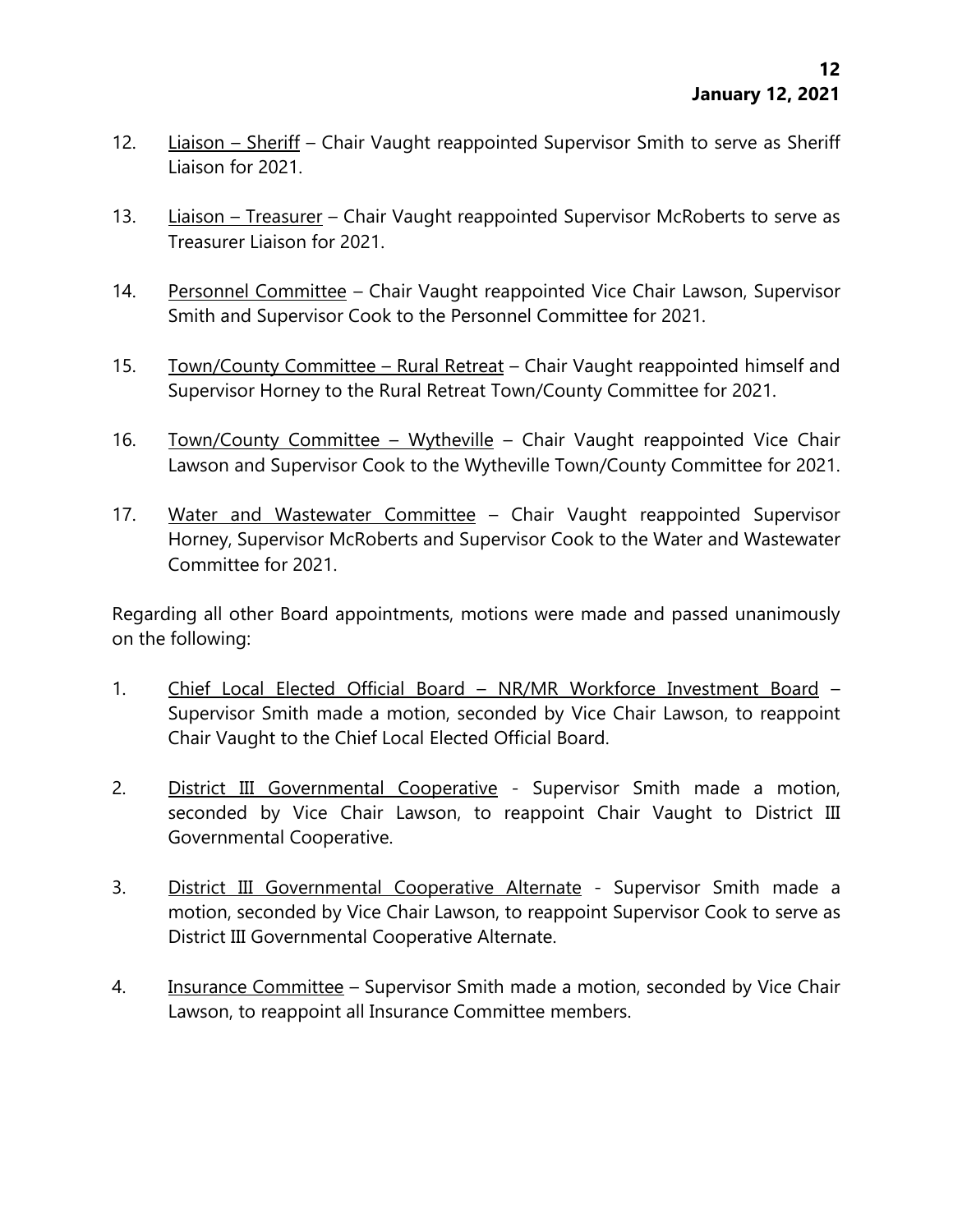- 5. Joint Industrial Development Authority Supervisor Smith made a motion, seconded by Vice Chair Lawson, to reappoint Matt Clarke to the Joint Industrial Development Authority.
- 6. Joint Public Service Authority Wythe & Bland Counties Supervisor Smith made a motion, seconded by Vice Chair Lawson, to reappoint Dickie Pack to the Joint Public Service Authority – Wythe & Bland Counties.
- 7. Mount Rogers Planning District Commission Transportation Technical Committee – Supervisor Smith made a motion, seconded by Vice Chair Lawson, to reappoint Johnny Kincer to the Mount Rogers Planning District Commission Transportation Technical Committee.
- 8. Mountain Community Action Program Supervisor Smith made a motion, seconded by Vice Chair Lawson, to reappoint Supervisor Cook to the Mountain Community Action Program.
- 9. Mountain Community Action Program Vice Chair Lawson made a motion, seconded by Supervisor Cook, to appoint Rachel Jones to the Mountain Community Action Program.
- 10. New River Community Corrections Board Supervisor Smith made a motion, seconded by Vice Chair Lawson, to reappoint Chair Vaught to the New River Community Corrections Board.
- 11. New River Highlands Resource Conservation and Development Council Supervisor Horney made a motion, seconded by Supervisor Terry, to appoint Phyl Snapp to the New River Highlands Resource Conservation and Development Council and to reappoint John Huffard to serve as Alternate.
- 12. New River Valley Regional Jail Authority Supervisor Smith made a motion, seconded by Vice Chair Lawson, to reappoint Chair Vaught to the New River Valley Regional Jail Authority.
- 13. New River Valley Regional Jail Authority Alternate Supervisor Smith made a motion, seconded by Vice Chair Lawson, to reappoint Stephen Bear to serve as Alternate to the New River Valley Regional Jail Authority.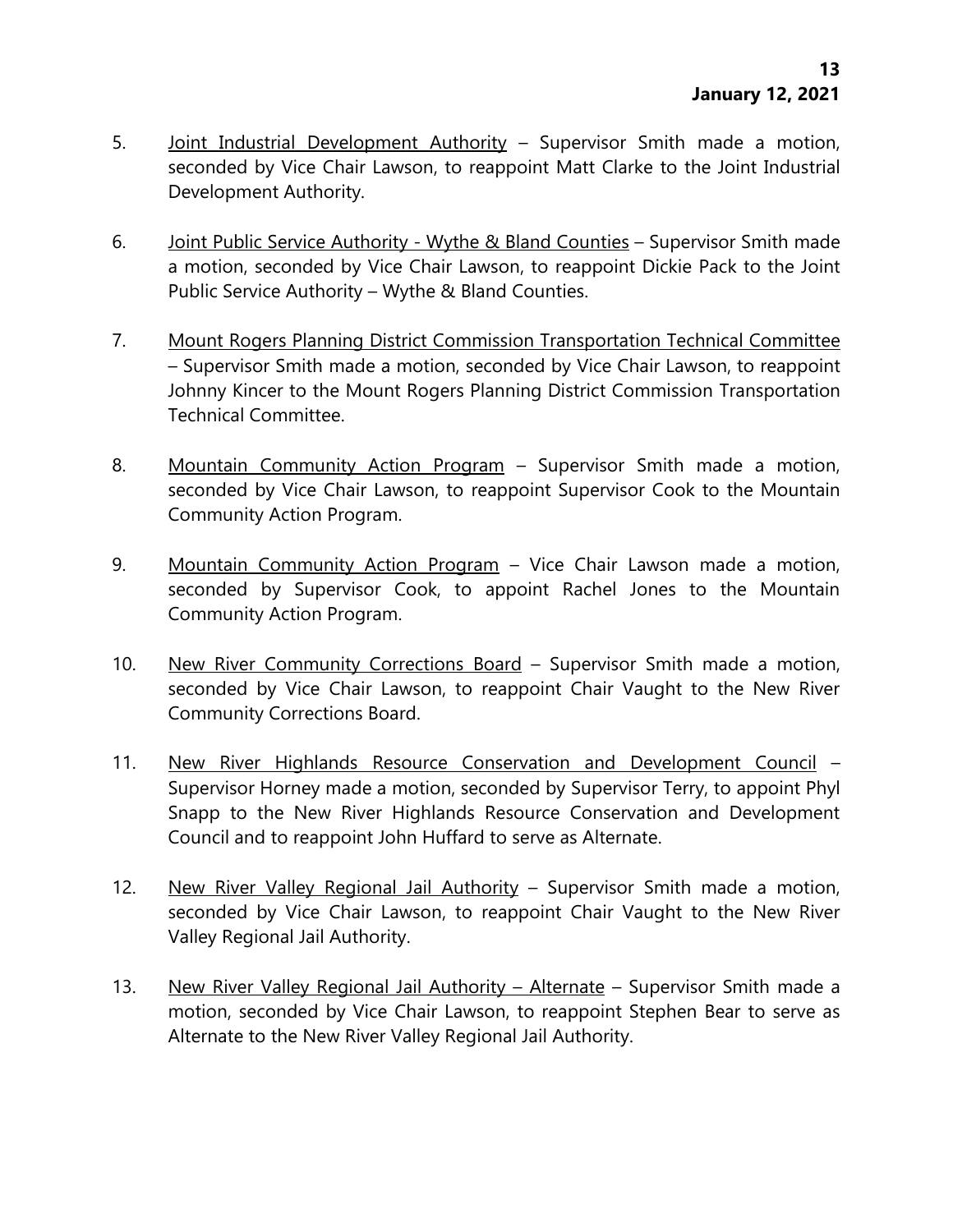14. Ninth District Development Financing Inc. Board of Directors (People Incorporated) – Supervisor Smith made a motion, seconded by Vice Chair Lawson, to reappoint Jennifer Atwell to the Ninth District Development Financing Inc. Board of Directors.

## **BUDGET COMMITTEE**

1. Water Utility Bills Bulk Mailing - Supervisor Smith made a motion, as recommended by the Budget Committee, to amend and appropriate \$11,978 to 4401-453010 to cover the outstanding amount owed to CSG Systems for the mailing of the bulk water utility bills.

The roll call vote was as follows:

- AYES: Brian W. Vaught Coy L. McRoberts Rolland R. Cook B. G. "Gene" Horney, Jr. Ryan M. Lawson Stacy A. Terry James D. "Jamie" Smith
- NAYS: None
- 2. CARES Non-Profit Assistance Grant Supervisor Smith made a motion, as recommended by the Budget Committee, to approve the CARES Non-Profit Assistance Grants for Agape Food Pantry (\$12,000) and Wythe-Bland Young Professionals (\$7,500).

Vice Chair Lawson asked if the other non-profits are being deferred or declined?

Mr. Bear said that now we have additional time to provide CARES Act funding, others will be considered after it is determined how much money is left and how best to disburse it.

The roll call vote was as follows:

AYES: Brian W. Vaught Coy L. McRoberts Rolland R. Cook B. G. "Gene" Horney, Jr. Ryan M. Lawson Stacy A. Terry James D. "Jamie" Smith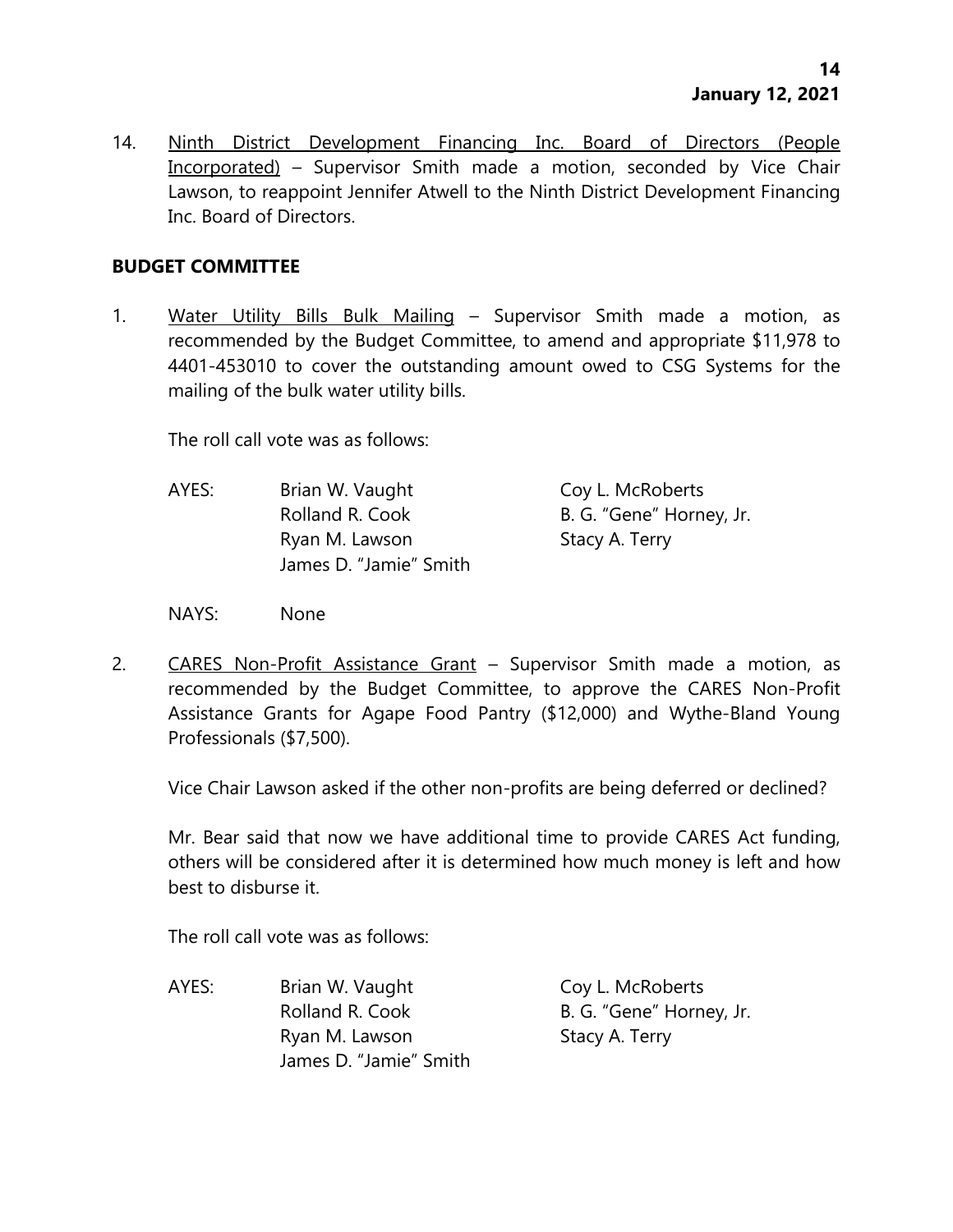NAYS: None

## **FOUR FOR LIFE**

Mr. Hankins explained that this is an annual grant that traditionally has been split three ways between Lead Mines Rescue Squad ("LMRS"), Rural Retreat Volunteer Emergency Services ("RRVES") and Wythe County. But since Wythe County no longer has their own emergency services, this grant will be split between LMRS and RRVES. Mr. Hankins requests approval of the grant and the resolution to amend and appropriate accordingly.

Supervisor Terry made a motion, seconded by Supervisor Smith, to approve the annual grant funding, split between Lead Mines Rescue Squad and Rural Retreat Emergency Services, and to adopt the resolution to amend and appropriate.

The roll call vote on the motion was as follows:

AYES: Brian W. Vaught Coy L. McRoberts Rolland R. Cook B. G. "Gene" Horney, Jr. Ryan M. Lawson Stacy A. Terry James D. "Jamie" Smith

NAYS: None

# **BARRETT MILL PER ENGINEERING AGREEMENT**

Mr. Bear stated that this is Peed & Bortz's proposed agreement which has been forwarded to Rural Development for review. Mr. Bear requests authorization to sign the agreement, contingent upon Rural Development's approval, in order to move this project along expeditiously.

Supervisor Cook made a motion, seconded by Supervisor Horney, to approve the Barrett Mill PER Engineering Agreement and authorize the County Administrator to execute.

The roll call vote on the motion was as follows:

AYES: Brian W. Vaught Coy L. McRoberts Rolland R. Cook B. G. "Gene" Horney, Jr. Ryan M. Lawson Stacy A. Terry James D. "Jamie" Smith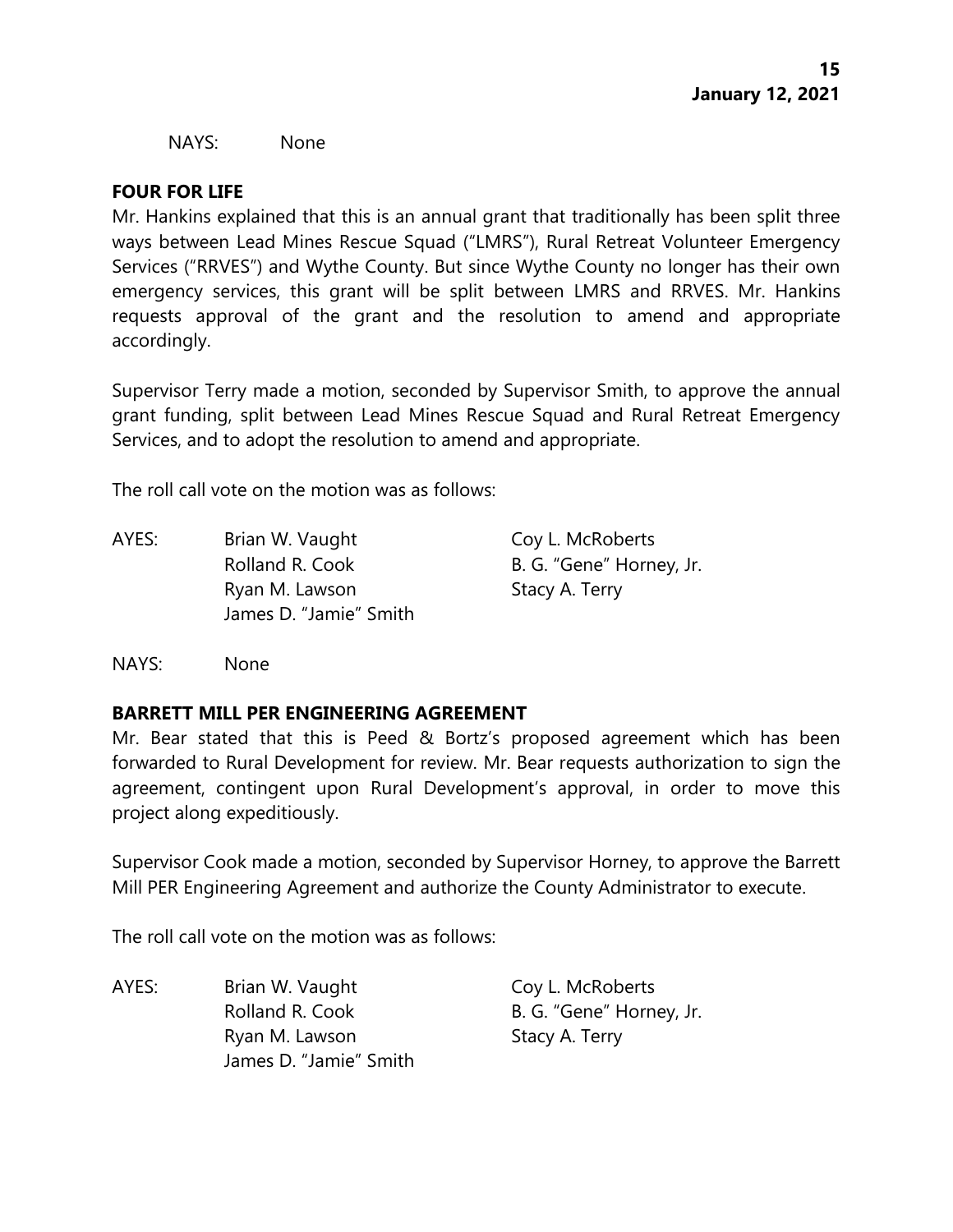NAYS: None

# **AUSTINVILLE SEWER PROJECT BOND COUNSEL**

Mr. Bear commented that this project is for the previously approved sewer rehabilitation project, and he is now requesting approval of Webster Day's proposal to provide bond counsel services.

Vice Chair Lawson made a motion, seconded by Supervisor Horney, to approve the proposal from Webster Day to provide bond counsel services for the Austinville Sewer Project.

The roll call vote on the motion was as follows:

AYES: Brian W. Vaught Coy L. McRoberts Rolland R. Cook B. G. "Gene" Horney, Jr. Ryan M. Lawson Stacy A. Terry James D. "Jamie" Smith

NAYS: None

#### **BROADBAND STUDY**

Mr. Hankins explained that this is for the broadband study (paid by CARES Act funding) in order to increase access and provide better service (i.e. high-speed internet access). Over 1,800 surveys were received that provided very good information. A preliminary report has been issued which Mr. Hankins and Mr. Bear are reviewing. The report is very thorough with excellent recommendations and how best to move forward. Some citizens raised concern that their property taxes may go up as a result, or that a new Broadband Authority be created, but such is not the case here. Mr. Hankins recommends the Board set up a work session on February  $2<sup>nd</sup>$  at 5:00 p.m. so the consultant can come in, present their findings, and solicit feedback/advice from the Board.

Chair Vaught said some people misunderstood and were concerned that the County was possibly interested in going into the internet business, but he made clear that is not happening. It is hoped that the County, through grant funding, can entice or help existing companies expand their services.

Mr. Hankins added that we hope to solicit new companies to offer new services that are not currently available to Wythe County residents.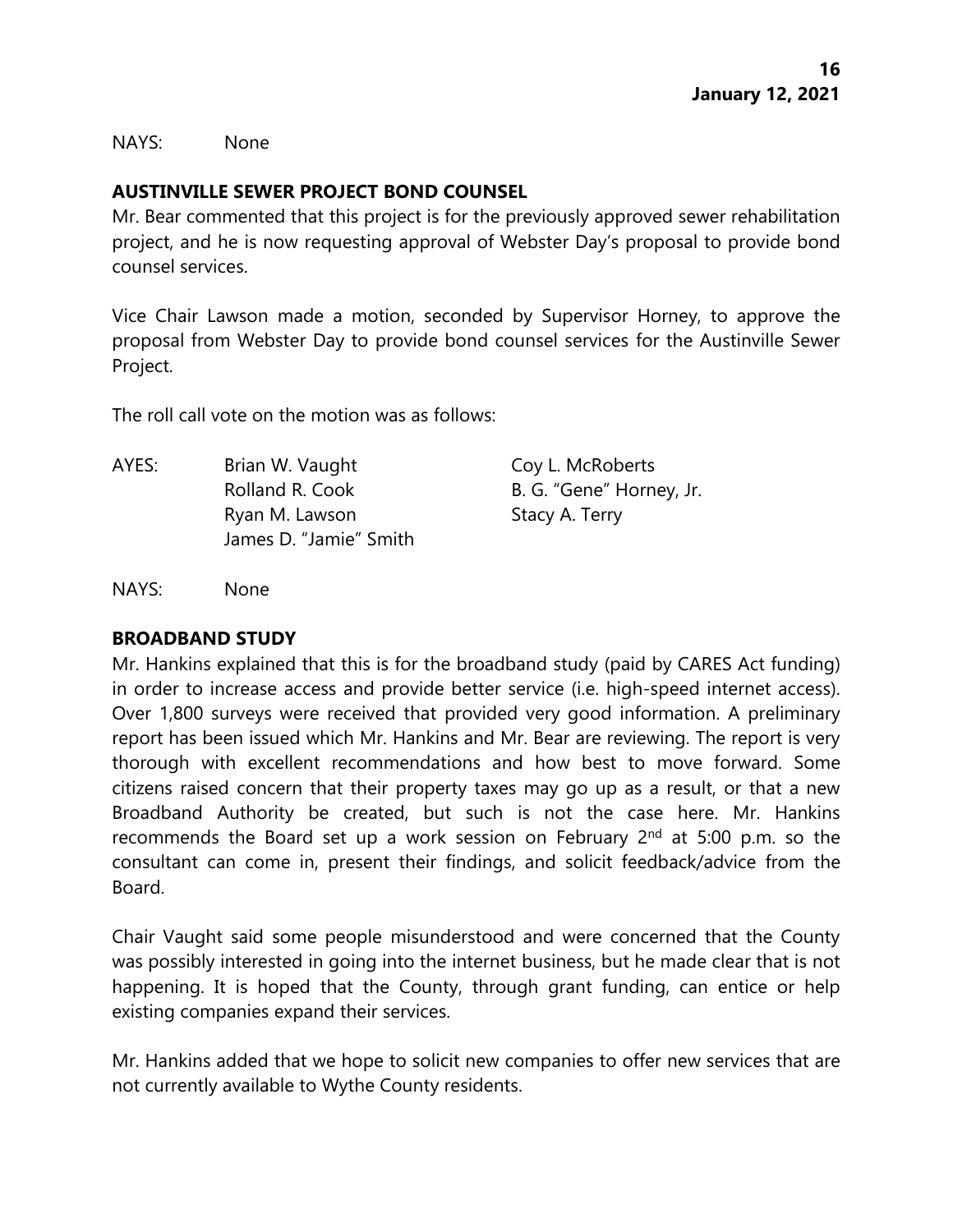#### **SUPERVISORS' REPORTS**

- 1. Conners Valley Road Supervisor Smith asked if there were any updates on Conners Valley Road. Mr. Fowler sent someone down to look at the affected area and it would be great if Mr. Bear could find out what transpired.
- 2. Lead Mines Rescue Squad Supervisor Smith relayed Cody Jackson's thanks to everyone for the non-profit CARES Act funding which is greatly appreciated.

Mr. Bear added that Supervisor McRoberts had a concern regarding the type of tires put on the vehicle (drive tires on the rear). Mr. Hankins will reach out to the company tomorrow.

3. Water/Sewer at Exit 84 – Supervisor Smith is still receiving inquiries about getting water and sewer on the south side of I-81.

Mr. Bear spoke with one of the landowners and he also followed up with the company who had expressed interest. Mr. Bear said that the County could certainly get a residual benefit from water and sewer in that area, and that we will continue to try and come up with an economically feasible way to accomplish this.

4. Progress Park Bow Hunting – Supervisor Smith would prefer to have bow hunting only at Progress Park, and having it during the October-January time period. He suggested having a lottery that would allow people to hunt every two weeks. He would also like to have an Earn-A-Buck tag or process where you must kill a doe before killing a buck.

Chair Vaught suggested that this might be something Mr. Williams (Parks & Recreation) can work on since there aren't any recreation programs going on at this time.

Supervisor Smith said that Mr. Williams could work with Mr. Bill Bassinger of the Department of Game & Inland Fisheries, with whom Supervisor Smith has been speaking.

5. Vice Chair Thank You – Vice Chair Lawson thanked everyone for allowing her the opportunity to serve as Vice Chair. She can hardly believe that this is her fourth year on the Board of Supervisors.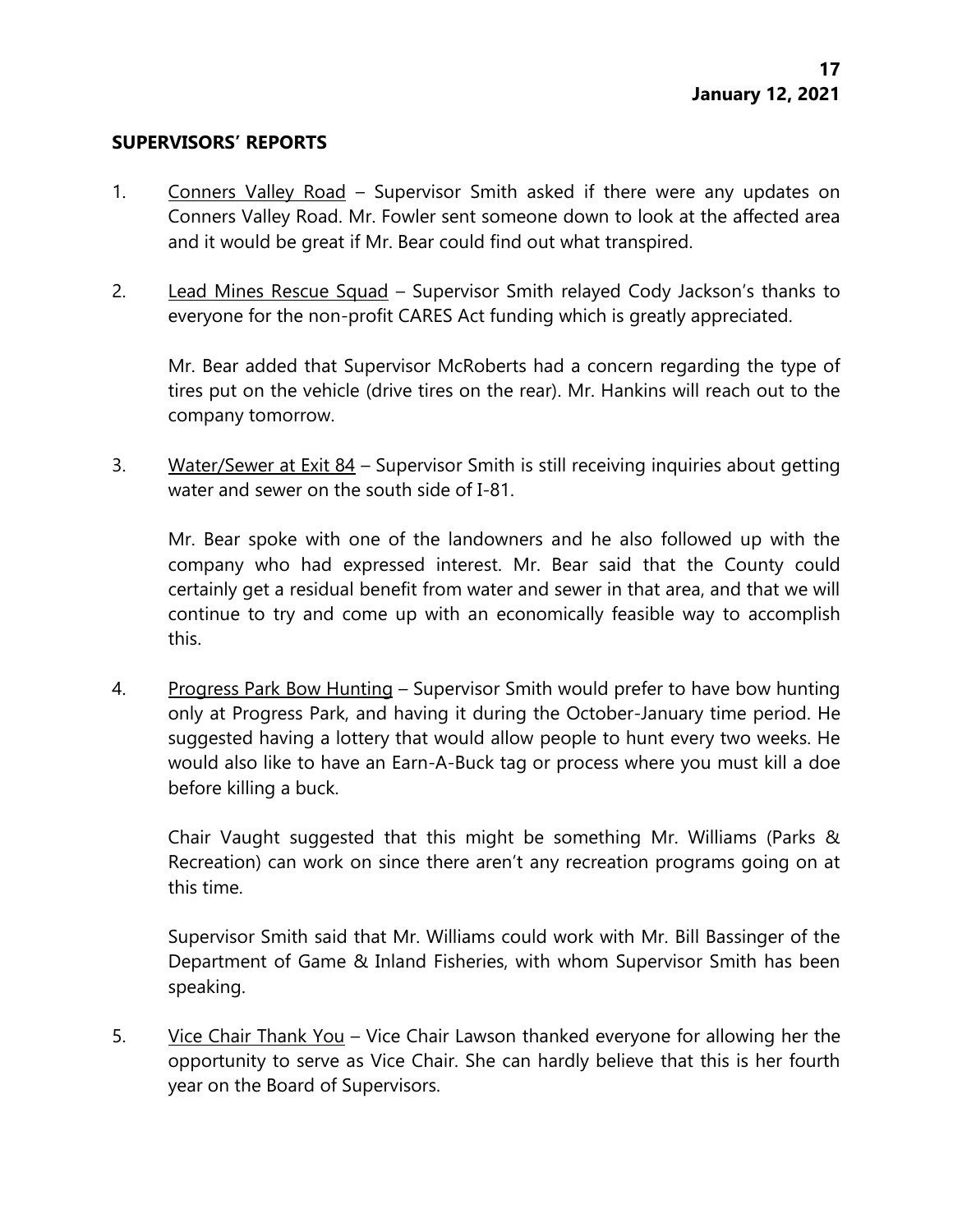- 6. Rescue Squad Board Meeting Supervisor McRoberts attended the Rescue Squad board meeting last night and their main concern is personnel retention. People seem to be leaving for higher paid positions elsewhere. He said they can't afford to lose any more staff especially during this pandemic. Supervisor McRoberts mentioned that the ambulances are very nice.
- 7. Road Issue (Ongoing) Supervisor Horney asked Mr. Bear to reach out to VDOT about the mud issue.
- 8. School Buses Supervisor Horney received a call that during virtual school, buses weren't running due to bad roads. For those kids that don't have internet access at home, they are forced to go elsewhere to get it. If the roads are too bad for the buses to run, how can we put the kids out on those same roads? He understands this is a School Board issue but one that should be brought to their attention.
- 9. Trash Supervisor Horney asked if there's an ordinance that requires people to cover their trash with netting or similar material when transporting it to prevent it from falling off all over the road.

Chair Vaught said there is a State law under "Failure to Secure Load". The problem is that someone has to see it to report it. Dump trucks, by law, need to have a tarp.

While it might be worth looking into, Mr. Bear is not sure we have the authority to establish an ordinance.

- 10. Chair Thank You Chair Vaught echoed comments by the Vice Chair, and that he appreciates the confidence the Board has in him by re-electing him as Chair.
- 11. Rural Retreat Emergency Services Vehicle Chair Vaught looked at the new vehicle for RRVES. He noted that a lot of money was saved by using CARES Act funding.

The Chair asked Mr. Hankins to check on the tires for that vehicle too. Regarding tags for the vehicle, RRVES asked how long it will take – and they asked about radio installation.

Mr. Bear responded that an appointment is scheduled with DMV for tags/registration.